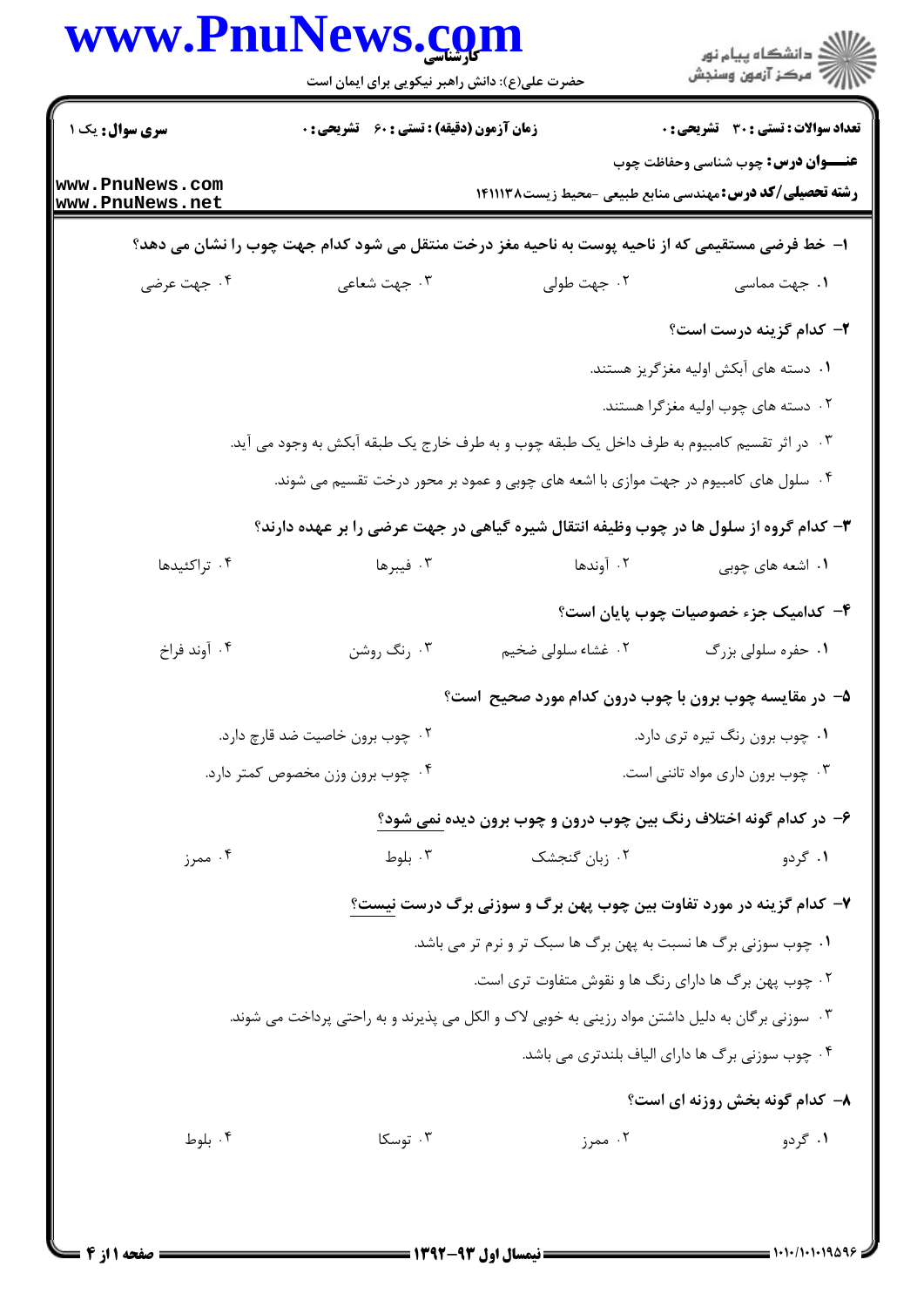| <b>سری سوال : ۱ یک</b>             |                                                                                      |                   | ِ<br>∭ دانشڪاه پيام نور<br>∭ مرڪز آزمون وسنڊش                                                                |  |
|------------------------------------|--------------------------------------------------------------------------------------|-------------------|--------------------------------------------------------------------------------------------------------------|--|
|                                    | <b>زمان آزمون (دقیقه) : تستی : 60 ٪ تشریحی : 0</b>                                   |                   | <b>تعداد سوالات : تستی : 30 ٪ تشریحی : 0</b>                                                                 |  |
| www.PnuNews.com<br>www.PnuNews.net |                                                                                      |                   | <b>عنـــوان درس:</b> چوب شناسی وحفاظت چوب<br><b>رشته تحصیلی/کد درس:</b> مهندسی منابع طبیعی -محیط زیست۱۴۱۱۱۳۸ |  |
|                                    |                                                                                      |                   | ۹- کدام عنصر نقش ایجاد استحکام در بافت چوب را دارد؟                                                          |  |
| ۰۴ اشعه                            | ۰۳ پارانشیم                                                                          | ۰۲ آوند           | ۰۱ فیبر                                                                                                      |  |
|                                    | ∙ا− هرچه دوایر سالیانه در سوزنی برگ ها باریکتر باشد چوب آنها دارای چه ویژگی می باشد؟ |                   |                                                                                                              |  |
|                                    | ۰۲ سبکتر و مقاومتر است.                                                              |                   | ۰۱ سبکتر و نامقاومتر است.                                                                                    |  |
|                                    | ۰۴ سنگین تر و مقاومتر است.                                                           |                   | ۰۳ سنگین تر و نامقاوم تر است.                                                                                |  |
|                                    |                                                                                      |                   | ۱۱– خاصیت آلئوپاتی در کدام گونه دیده می شود؟                                                                 |  |
| ۰۴ توسکا                           | ۰۳ کاج                                                                               | ۰۲ راش            | ۰۱ گردو                                                                                                      |  |
|                                    |                                                                                      |                   | ۱۲- کدام نوع قارچ هر سه لایه دیواره سلولی را تخریب می کند؟                                                   |  |
|                                    | ۲. قارچ مولد پوسیدگی قهوه ای                                                         |                   | ۰۱ قارچ مولد پوسیدگی سفید                                                                                    |  |
|                                    | ۰۴ قارچ مولد پوسیدگی نرم                                                             |                   | ۰۳ کپک ها                                                                                                    |  |
|                                    |                                                                                      |                   | ۱۳- در محیط های خیس و مرطوب چوب بیشتر در معرض حمله کدام قارچ قرار دارد؟                                      |  |
|                                    | ۰۲ قارچ مولد پوسیدگی سفید                                                            |                   | ۰۱ قارچ مولد پوسیدگی قهوه ای                                                                                 |  |
|                                    | ۰۴ قارچ مولد پوسیدگی خشک                                                             |                   | ۰۳ قارچ مولد پوسیدگی نرم                                                                                     |  |
|                                    |                                                                                      |                   | ۱۴– قارچ عامل پوسیدگی قهوه ای کدام گونه را ترجیح می دهد؟                                                     |  |
| ۰۴ کاج                             | ۰۳ چنار                                                                              | ۰۲ راش            | ٠١. بلوط                                                                                                     |  |
|                                    |                                                                                      |                   | 15- دمای مناسب برای فعالیت قارچها کدام گزینه است؟                                                            |  |
|                                    | ۰۲ بالای ۴۷ درجه سانتیگراد                                                           |                   | ۰۱ زیر صفر درجه سانتیگراد                                                                                    |  |
|                                    | ۰۴ بین ۲۰ تا ۳۰ درجه سانتیگراد                                                       |                   | ۰۳ بین ۳۷ تا ۴۷ درجه سانتیگراد                                                                               |  |
|                                    |                                                                                      |                   | ۱۶– کدام خانواده از سوسک ها فقط به چوب های پهن برگ حمله می کنند؟                                             |  |
| ۰۴ خانواده سرامبيسيده              | ۰۳ خانواده آنوبيوم                                                                   | ۰۲ خانواده ليکتوس | ۰۱ خانواده بوستريكيده                                                                                        |  |
|                                    |                                                                                      |                   | 17- کدام تخریب با استفاده از برس زدن چوب پاک می شود؟                                                         |  |
|                                    | ۰۲ اثر قارچهای مولد پوسیدگی سفید                                                     |                   | ۰۱ اثر قارچهای مولد پوسیدگی قهوه ای                                                                          |  |
|                                    | ۰۴ اثر قارچهای مولد پوسیدگی نرم                                                      |                   | ۰۳ اثر قارچهای مولد باختگی چوب برون                                                                          |  |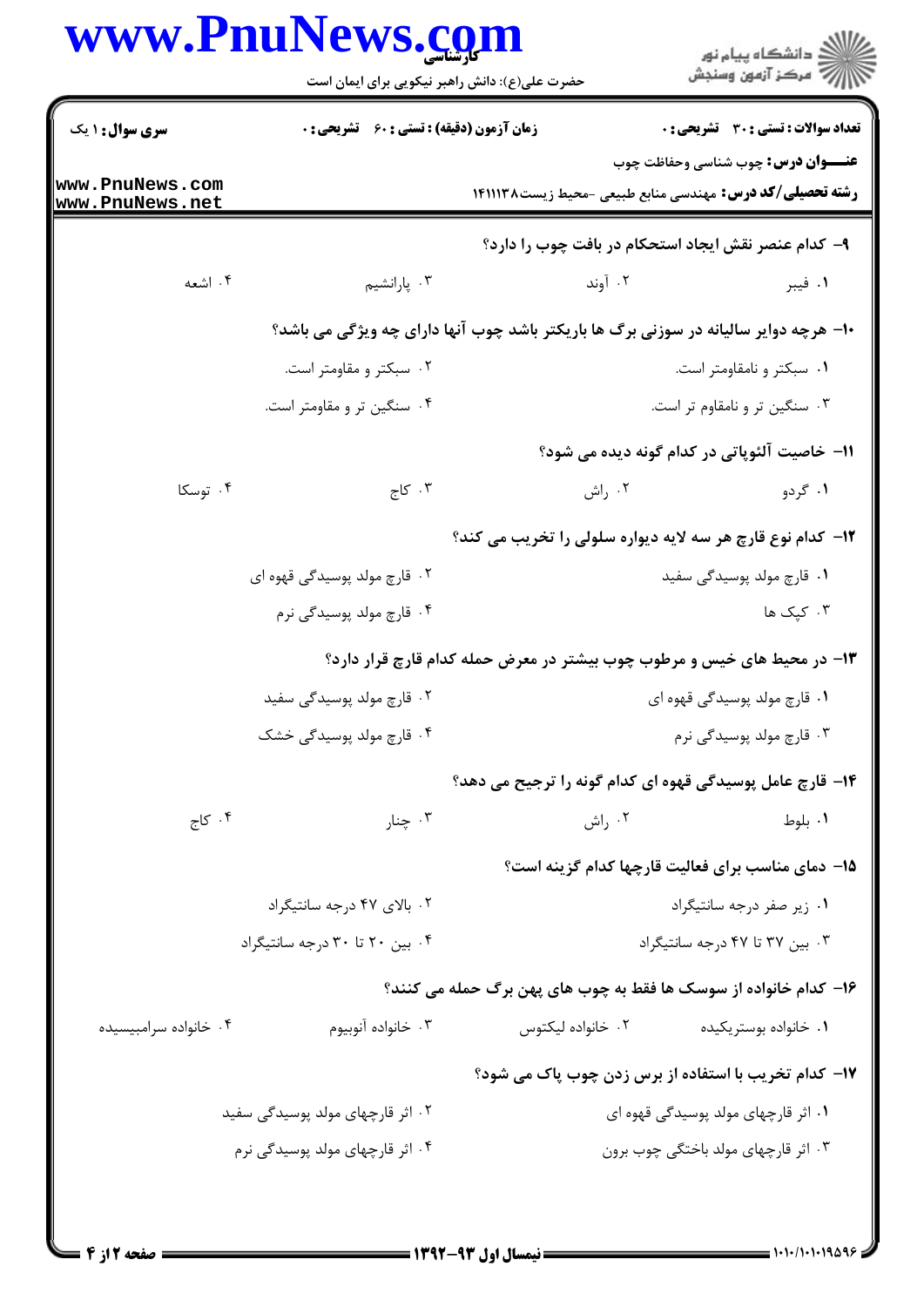## www.PnuNews.com ار<br>الله دانشگاه پیام نور<br>الله مرکز آزمون وسنجش حضرت علی(ع): دانش راهبر نیکویی برای ایمان است تعداد سوالات : تستى : 30 - تشريحي : 0 **سری سوال : ۱ یک زمان آزمون (دقیقه) : تستی : 60 ٪ تشریحی : 0 عنـــوان درس:** چوب شناسی وحفاظت چوب www.PnuNews.com **رشته تحصیلی/کد درس:** مهندسی منابع طبیعی -محیط زیست۱۴۱۱۱۳۸ www.PnuNews.net **۱۸- مرحله پایانی خلاء در روش بتل به چه منظوری انجام می گیرد؟** ۰۱ نفوذ بیشتر مواد حفاظتی در چوب ۰۲ جلوگیری از چکه کردن کرئوزت ۰۴ انبساط بیشتر سلولهای چوبی ۰۳ تجمیع هوای فشرده در چوب **۱۹- کدامیک جزء خصوصیات موریانه ها نیست؟** ٠١ موريانه ها دگرديسي تدريجي دارند. ٢. شاخک موريانه کاملاً انعطاف يذير است. ۰۳ بال موریانه ها بلند و باریک است و هر دو جفت یک شکلند. ۰۴ موریانه ها کمری باریک بین سینه و شکم دارند. ۲۰– کدامیک جزء نرمتنان دریایی مخرب چوب محسوب می شود؟ Limnoria lignorum . Teredo navalis . Chelura terebruns .r Sphaeroma terebrans f **۲۱**- نفوذ محوری مواد شیمیایی در کدام گونه به راحتی انجام می شود؟ ۰۴ کاج ۰۳ پیسه آ ۲. دوگلاس ١. لاريكس **۲۲**– کدام گزینه نادرست است؟ ۱. گونه های پهن برگ دارای درون چوب مشخص عموماً به سختی اشباع می شوند. ۰۲ گونه های دارای وزن مخصوص زیاد به راحتی اشباع می شوند. ۰۳ وجود تیل و مواد معدنی داخل آوندها باعث انسداد و کاهش نفوذپذیری چوب می شود. ۰۴ وجود پوست بر روی چوب باعث کاهش نفوذپذیری چوب می شود. **۲۳**– کدام گزینه ماده مناسبی برای تغذیه قارچ ها می باشد؟ ۰۴ انواع صمغ ها ۰۳ تانن ها ۰۲ اسیدهای چرب ۰۱ پنتوزان ها ۲۴- برای به تاخیر انداختن آستانه آتش گیری چوب از کدام ماده استفاده می شود؟ ۰۴ کرزول ۰۳ کرئوزوت ۲. قبرها ۰۱ نمک های قلیایی ۲۵- از خاصیت قارچ کشی کدام نمک در مجاورت خاک های آهکی مرطوب کاسته می شود؟ ۴. بی کرومات سدیم ۰۳ بی کلرور جیوه ۰۲ قبرها ٠١ سولفات مس